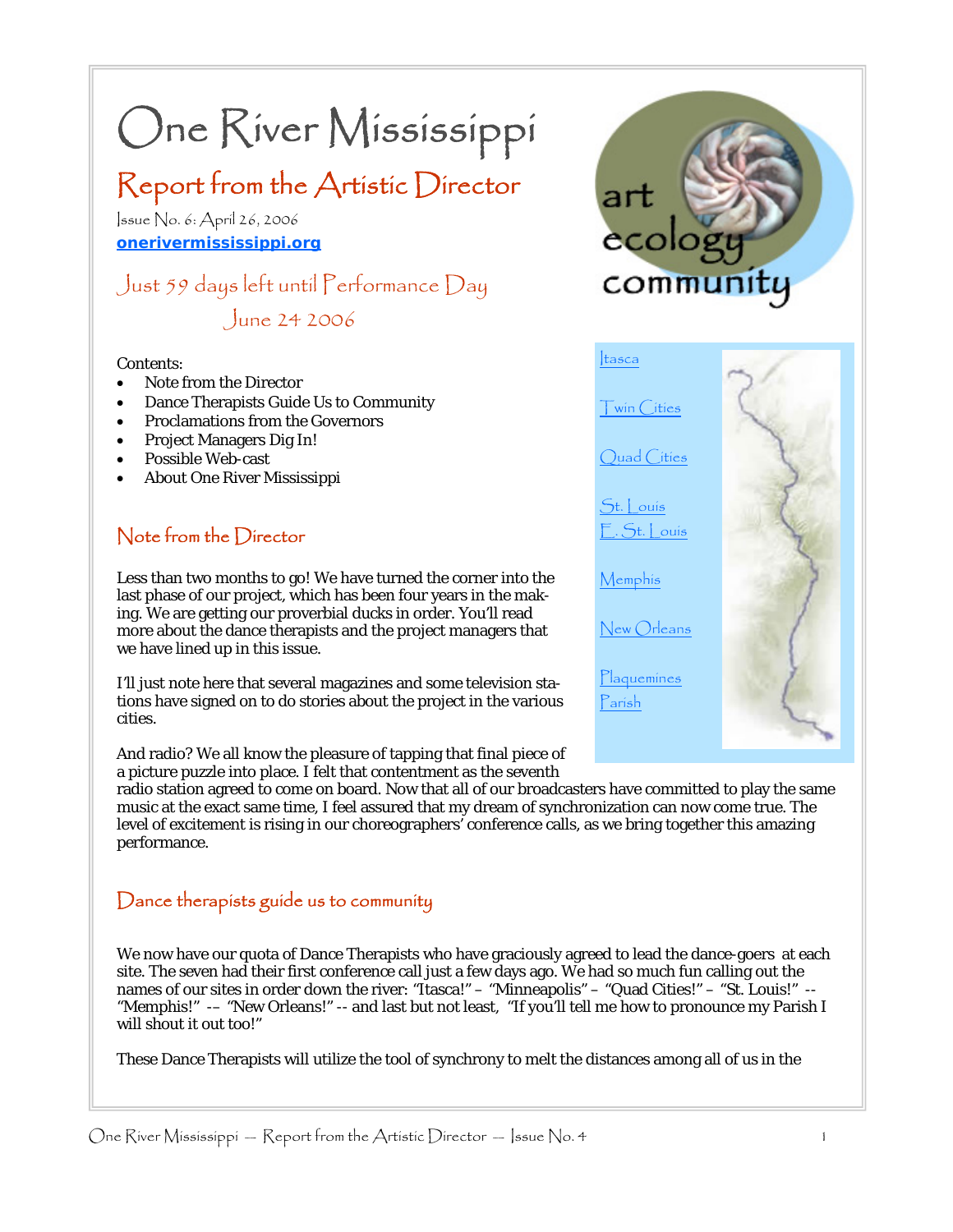seven simultaneous performance sites along the entire course of the Mississippi River. How, you may ask, will these Therapists create a sense of cohesion amongst all of the seven audiences? These professionals are skilled in working with non-dancers and trained to work with large numbers. They will be focusing on leading the audience members to feel their connection to each other as a community beside the River. The next step is to become a part of seven communities.

They will invite every human attending to join a beautiful and symbolic movement for the last few minutes, so that everyone– performers and audiences alike– are connecting through synchrony all up and down the river. All the while, they hold the intention of healing the river across the seven communities.

Who will serve as a Dance Therapists? For Plaquemines Parish, Sharon Chaiklin is flying in from Maryland and will stay at Foster's Bed and Breakfast. Susan Kierr Dyer from Louisiana (our only resident Dance Therapist) will pick up Sharon at the New Orleans



*Dance Therapists will use their skills to build a sense of group cohesion in each audience. Shown is the Blue Highway from Solstice River 2005.* 

airport and drive Sharon down to the site. Then Susan will drive back to New Orleans to be at her own site first thing Saturday morning when all the Dance Therapists will work on their telephone conference line connection for their audiences.

Sarah Campbell Arnett is coming from North Carolina to be back in Memphis near where she grew up. Likewise, Paul Sevett will return to his native St. Louis with his fabulous wife Emily, also a Dance Therapist, to guide the Eads Bridge community.

State of Misconsin OFFICE OF THE GOVERNOR A PROCLAMATION ONE RIVER MISSISSIPPI DAV

*Wisconsin Proclamation* 

Pam Margules will drive down from Chicago with her husband to serve the Quad Cities community. Annie Kirschenmann will come in from North Dakota to unite the audience in Minneapolis, and for Itasca, Tracy Moroney will fly in from California and thus complete the coast-to-coast involvement of the American Dance Therapy Association.

I would like to take this opportunity to thank these individuals for taking time out of their busy schedules to volunteer their time and their incredible set of skills to help us join the hearts of all who come to this event.

#### Proclamations from the governors

Quick, answer this: How many states touch the Mississippi? No, you may not look at a map. If you answered ten, give yourself a gold star. We have asked the governor of each of these 10 states to proclaim June 24, 2006 as "One River Mississippi Day. " We are also keen on getting these 10 governors to get together to create a 10 state charter to promise to take good care of the river, but we'll do that later.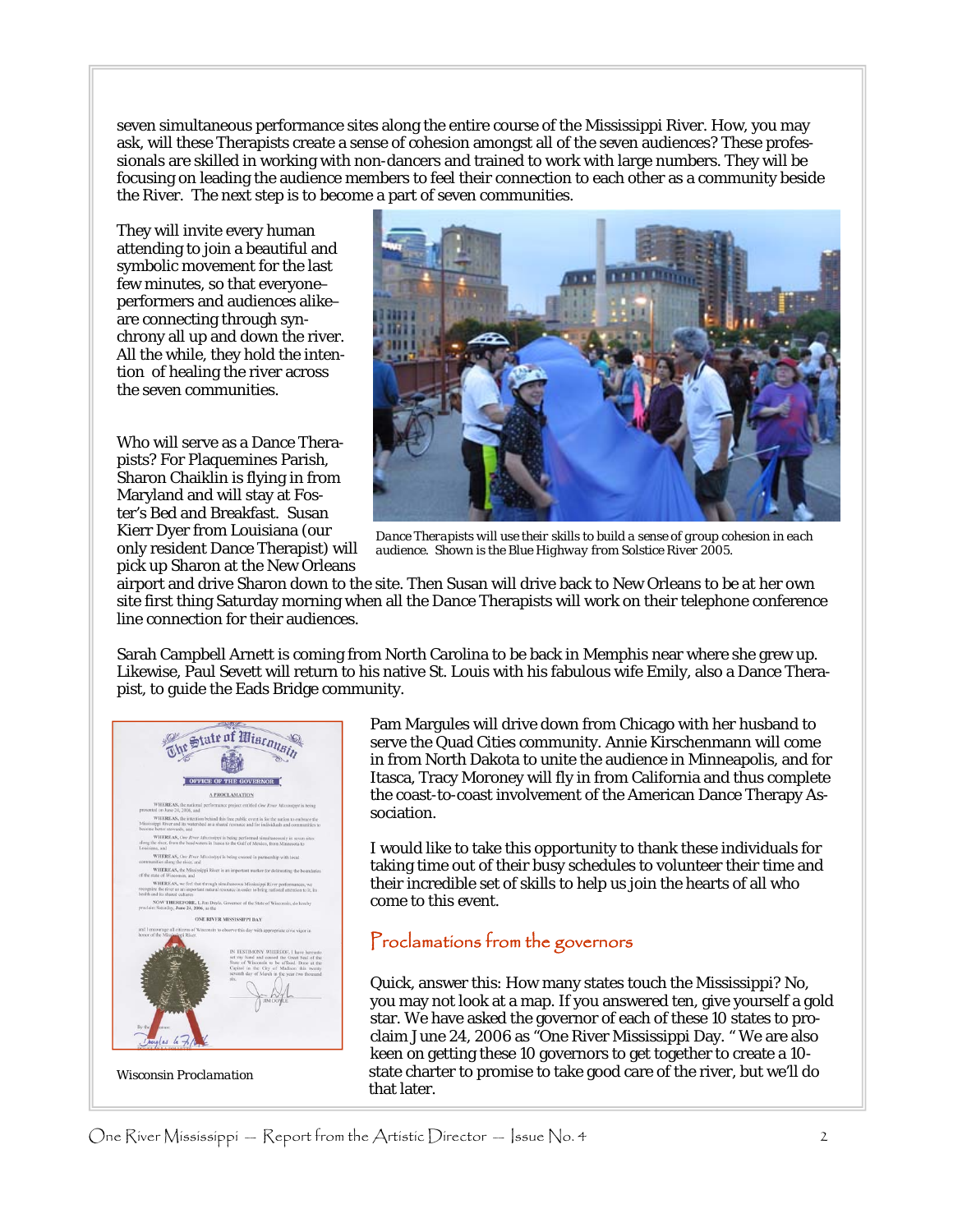The day the first Proclamation arrived, I danced around I was so happy. It came from Wisconsin, and it was so beautiful! I scanned it so that I could look at it as often as I wanted, and I put the pristine original back in its envelope. Since then, we have also received our proclamations from Iowa, Missouri, Arkansas and Tennessee!

# Project Managers dig in!

To coordinate the many pieces needed for each of the seven performance sites, we have Project Managers. They work with the Choreographers to make this event happen. They find the radio station to play our music; they meet with the telephone engineers; they measure the amount of fabric needed to fall the height of a building that is "on our stage"; they draw a site map for our sound engineers. Etc, etc, etc.

Let me brag a little bit about these excellent people by pointing to some of the bits they have accomplished lately. While I list only two or three bits for each Project Manager, re-



*Site map for St. Louis, drawn by Project Manager* 

member that they all have pages and pages of tasks too numerous to mention.

Starting from the northernmost site, Denise Gulbranson runs her own dance studio and has taken on the jobs of Project Manager and assistant choreographer, since she has good skills in that arena. She has had to be in touch with the Itasca State Park general manager to gain permission for us to install a phone line



*Hydro Lab Dancer* 

in the middle of the site for the performance. This phone line will enable the Itasca audience hear the rest of the communities, and vice-versa.

Jason Clusman in Minneapolis has in his possession a thick license from the Army Corps of Engineers granting us permission to place dancers on their structures in the River. He and the choreographers have also been meeting with the Hydrology Lab to obtain their permission to have dancers on the structures the Lab operates in the River.

Joedy Cook in the Quad Cities, a veritable whirlwind of activity, has excelled at raising funds and has had the great idea of creating billboards to advertise the event. She has also inspired one of the most articulate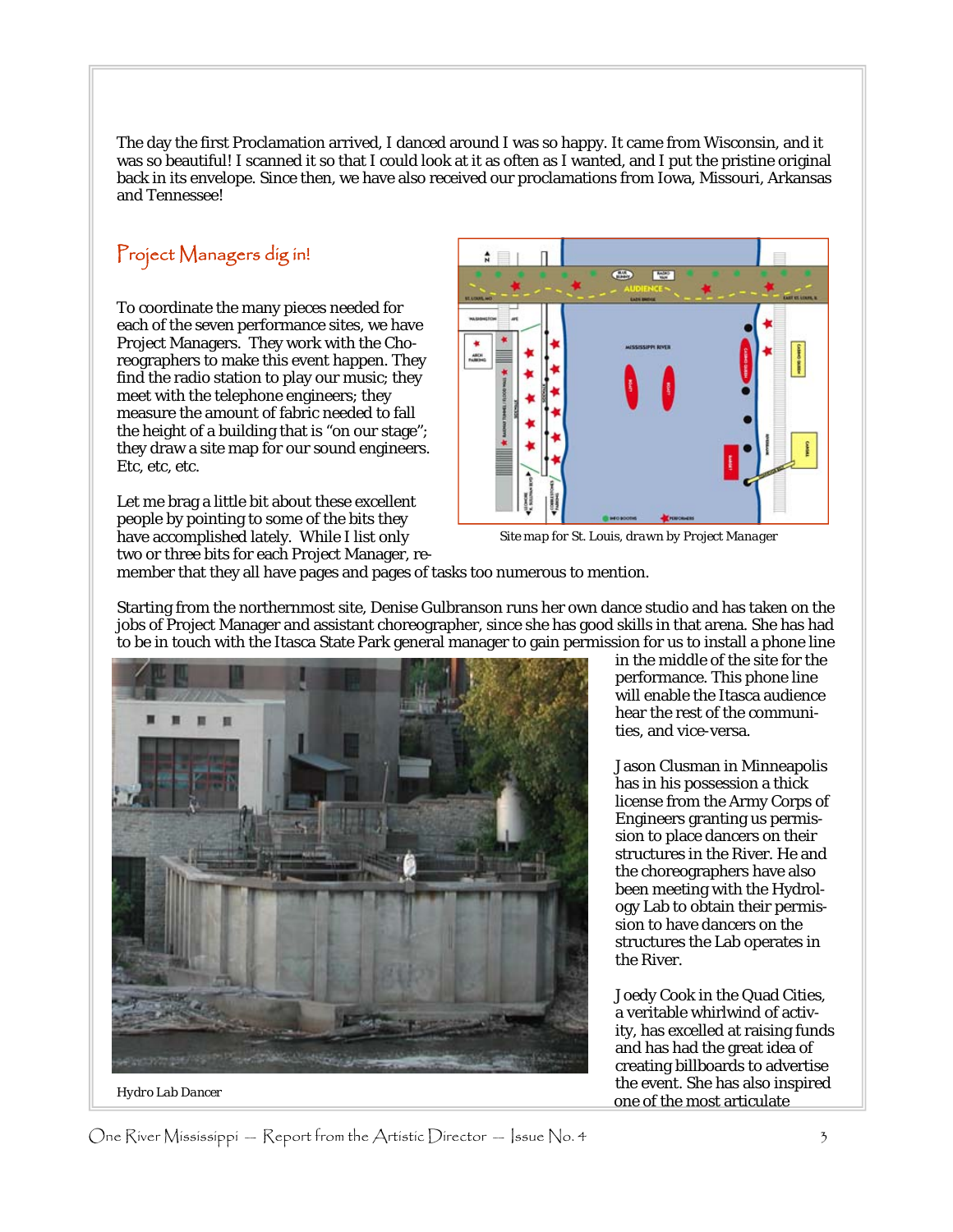articles about the event to come out yet, written by Lisa Lockheart for the May/June issue of QC, the Quad Cities Magazine.

Loryl Breitenbach in St. Louis has been instrumental in procuring and sending press photos, and handling much of the communication with Buzz Inc, our fabulous public relations firm that is handling the seven (count 'em!) 'media events' our performance will provide.

Amy Salerno Hale has been compiling the mailing lists of those in her community who will receive the National Postcard when it is sent in early June. She has visited the parking garage to measure the height of the walls so that her choreographer Kimberly will be able to "costume" that edifice for the performance.



*St. Louis press photo* 

The formidable team in New Orleans, Janet Spencer and Lyn Caliva, has come up with the idea of borrowing the parade stands from Mardi Gras to hold their audience. They also had the tough job of articulating directions for the National Postcard. Should it say, "At the site of where the Orange Street Wharf used to be but is no longer?" Or perhaps "Near the temporary housing (a docked cruise ship) where the Tulane University Faculty is now living but will be gone by the performance?" Or perhaps "the future site of Riversphere" that most people don't yet know about?

Our newest addition to the team is the Plaquemines Parish Project Manager Donna Duhe. She exudes passion for the notion that the nation will learn that her Parish is the Gateway to the Mississippi River. Not only did she discover a crackerjack radio station, she was able to persuade Charmaine Neville (Aaron's sister) to come sing live at her site the evening of the performance.

Now you know the folks operating behind the scenes so this event will come off. I tip my hat to all of them!

#### Possible web-cast

Some of you have asked whether you could hear the performance, even though you may live in Maine, or Timbuktu. We believe that at least some of the radio stations may have such capability via the web, and we will let you know in a future newsletter.

At this time, as our two-month count down begins, we find ourselves in very good shape. We have only the smallest amount of fund-raising to complete, thanks to our board members Julie Andrus, Ames Sheldon, and Louise Miner. We have all of our Personae Dramatis on board. We have our music, which was written especially for this dance, and we are sailing toward the finish line with the wind at our back. Stay tuned!

# About One River Mississippi

The One River Mississippi newsletter provides updates about our project, which encompasses seven simultaneous performances in seven venues along the river.

One River Mississippi — Report from the Artistic Director — Issue No. 4  $\,$